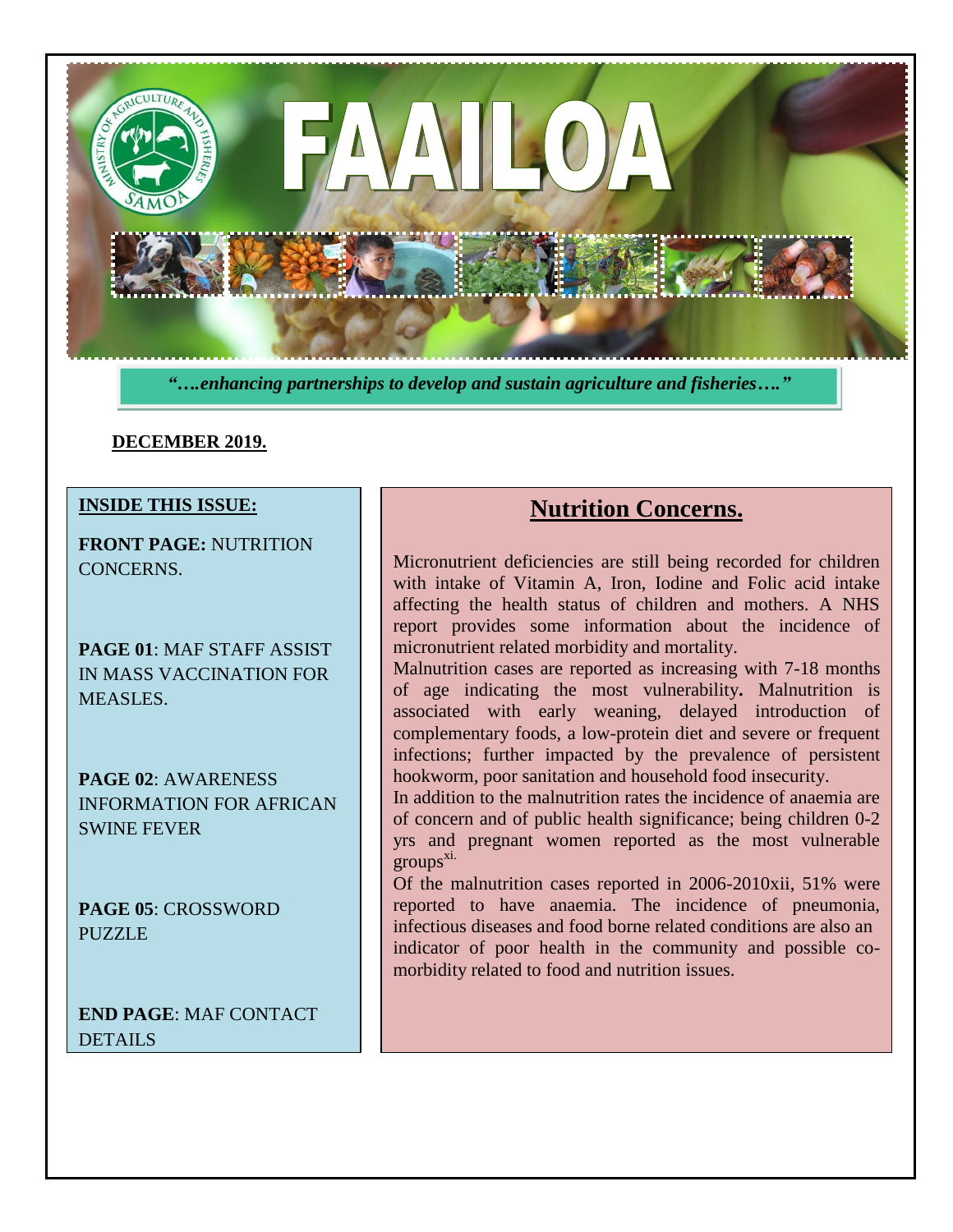## **MINISTRY OF AGRICULTURE AND FISHERIES STAFF MEMBERS ASSIST IN THE DOOR TO DOOR MASS VACCINATION FOR MEASLES.**

On December 4, 2019 the Public Service Commission circulated a memorandum to all the Government Ministries advising the participation of the Government employees in the Door to Door Mass Vaccination Plan for Samoa. This was facilitated and mobilized by the Ministry of Health (MOH) and the National Emergency Operation Centre (NEOC).

The Ministry of Agriculture and Fisheries staff members contributed and showed support for this initiative with about 30 participants.

This plan also directed the closure of all Government Agencies and the Private exception of Agencies providing essential services and emergencies t o continue operating their services as noted in the FK and Order of State documents. With the said dates the government employees are to be on special leave with pay.

The MAF staff that participated in the execution of this plan resumed work on Monday 9, December 2019.

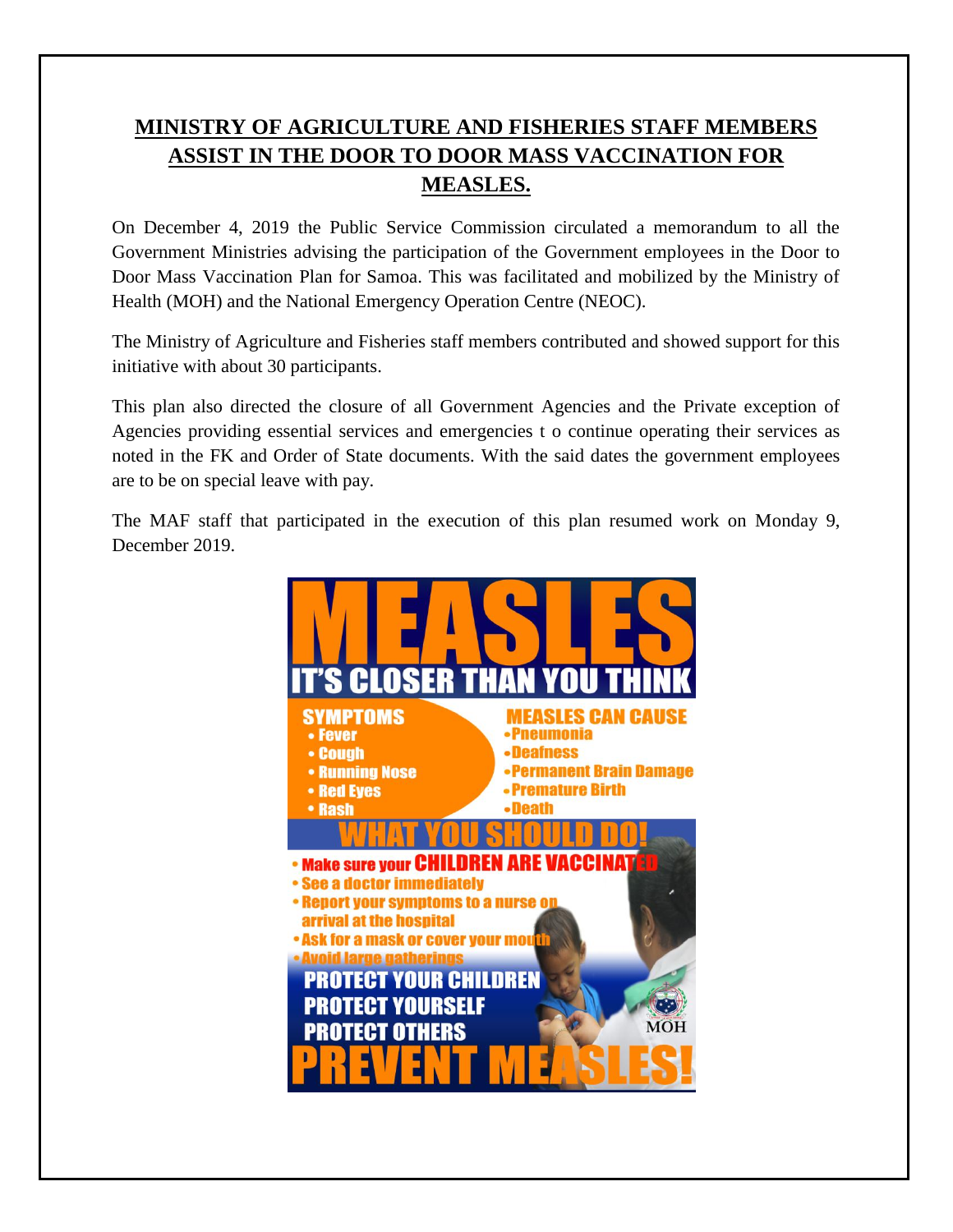

# **AFRICAN SWINE FEVER**

### **HAVE YOU HEARD OF THE AFRICAN SWINE FEVER (ASF)?**

It is a viral disease of pigs and wild boar that causes severe economic losses to the pig sector. Originally restricted to Africa, it was introduced into Georgia 2007, from where it spread westwards (reaching Eastern and Central Europe) and eastwards within Europe. The disease has now been reported in China, seriously threatening countries in East and Southeast Asia.

The ASF virus exclusively infects suids, e.g. pigs and wild boar.

### **DOES ASF HAVE ANY EFFECTS ON HUMAN HEALTH?**

No the virus does not human beings.

#### **WHAT CAUSES ASF?**

The disease is caused by a virus that is very resistant and can survive for long periods, even months, in feces, meat products (frozen, salted and smoked or undercooked), and carcasses of dead animals. The virus, however, can be killed with several disinfectants such as 1% formaldehyde, 2% NaOH or paraphenylphenolic disinfectants.

#### **HOW IS THE DISEASE TRANSMITTEED?**

Wild boar and pigs can infect each other by direct contact, particularly when blood is present.

Healthy animals can also get infected when they consume undercooked pork products, either while scavenging or when fed uncooked swill. They can also become infected by feeding on infected pork or carcasses, or through contaminated tools and equipment (clothes, needles, vehicles, etc.).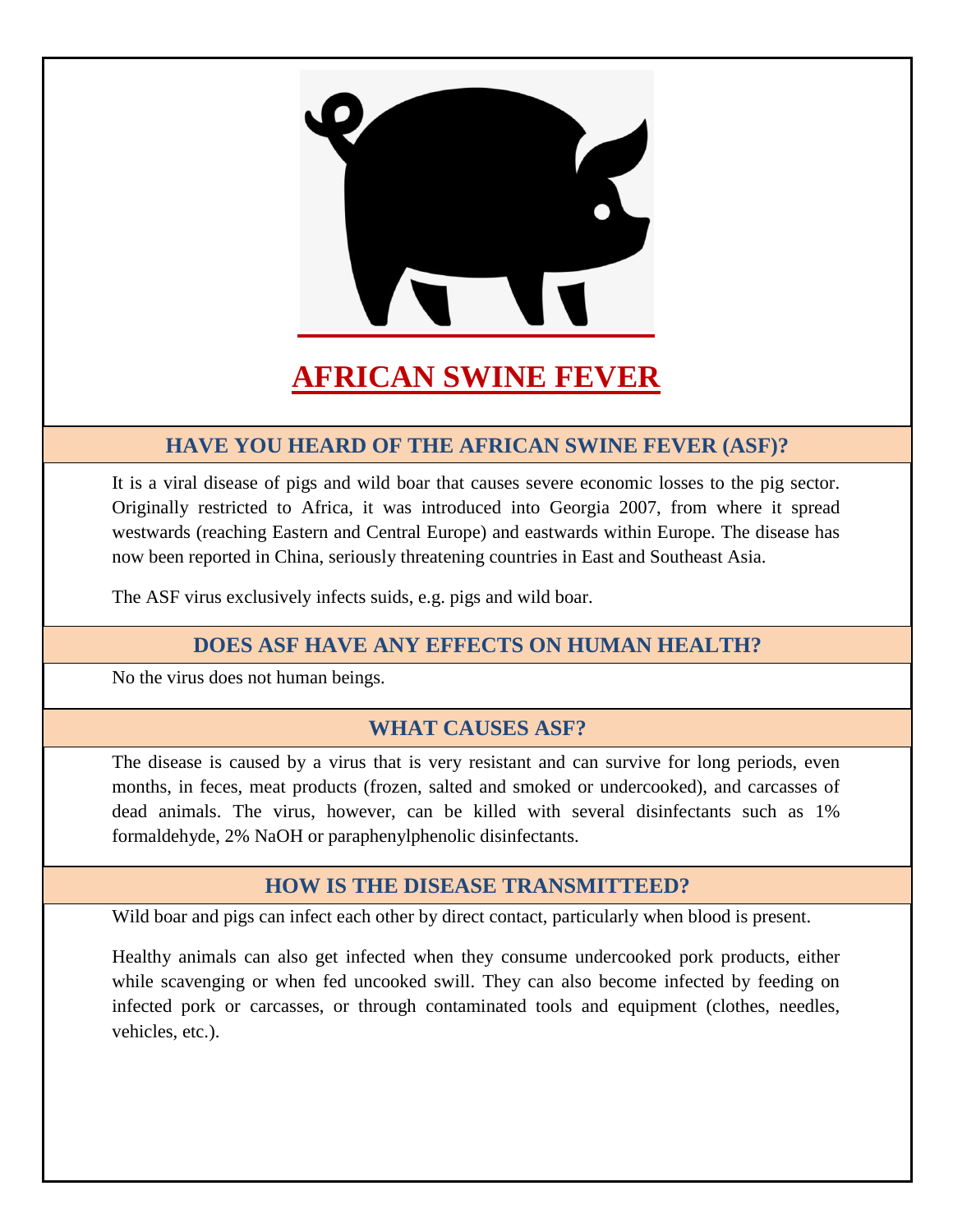## **INfection can cause a wide range of clinical signs. Signs of ASF?**

In the backyard sector, pigs show a lack of appetite followed by sudden death. Rarely other clinical signs are observed.

In commercial farms, you may also see depression, weight loss, hemorrhages in the skin (tips of ears, tail,legs,chest and abdomen), lameness and abortion in pregnant sows.

Clinical signs may be more difficult to see in wild boar because of their long dark hair.



*Bloody diarrhoea and distinct hyperaemic (red) areas on skin of neck, chest and extremities.*



*Cyanosis (bluing) at the tips of ears.*





*Haemorrhagic lymph node*

#### **WHAT CAN HUNTERS DO TO PREVENT THE SPREAD OF ASF?**

In at risk areas, hunters should look out for dead or sick wild boar and notify immediately to their Veterinary or Animal health department. Each dead wild boar should be reported and ASF ruled out by laboratory diagnostic tests.

In affected areas, wild boar products, leftovers and trophies pose a significant risk of being infected. This is why all hunters are required to place particular emphasis on hygiene measure when hunting in affected areas:

- Do not leave any leftovers from the hunted wild boar in the forest.